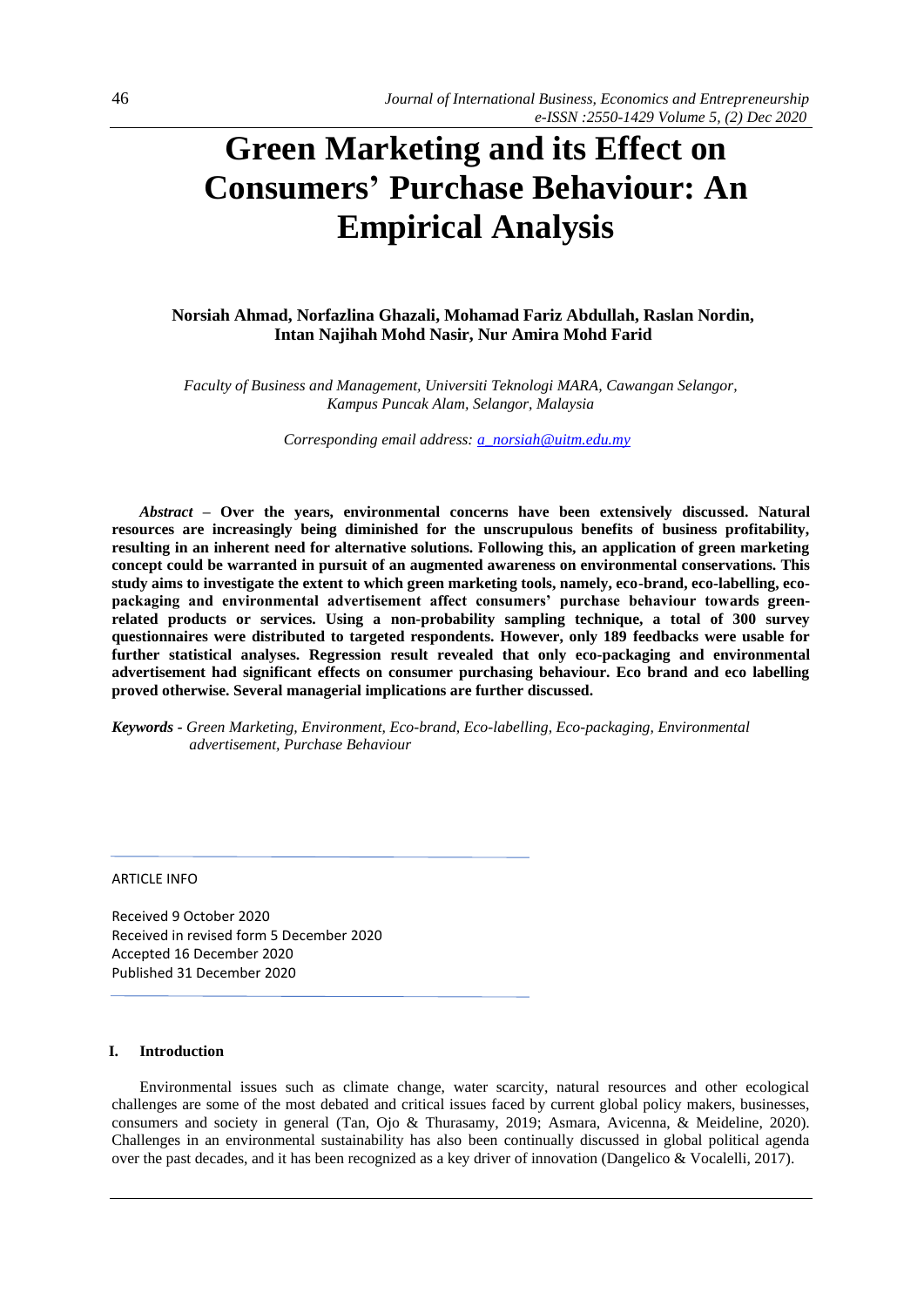Human factors play a massive role in impacting the environment, particularly in relation to consumption. These days, consumers are becoming increasingly environmentally conscious (Teo, 2016). As such, business organizations need to be more sensitive by becoming more environmentally friendly in their business approaches. By integrating business activities and other environmental issues, it would create a better and effective business strategy that could potentially lead towards higher business performance and good green business practices. Pathak (2017) mentioned that most governments need to protect significant stakeholders such as consumers and society at large. This concept of protection has significant green marketing implications. As such, relevant governmental regulations are established and designed to control business firms' production of hazardous wastes.

Green marketing is inevitable, to which it reflects an increasing market for products and services that are sustainable and socially responsible (Pathak, 2017; Karunarathna, Bandara, Silva & De Mel (2020). Govender and Govender (2016) also stated that green marketing has become an area of interest for marketers, as it provides opportunities for competitive advantage. Hence, it is imperative to investigate this issue in an attempt to address the dearth of research in understanding the extent to which green marketing can impact consumers' consumption behaviour. Subsequently, it could contribute towards an overall conservation of natural environment resources via the appropriate usage of green marketing tools to develop effective business strategies. In essence, this study aims to examine whether green marketing tools have significant effects on consumers' purchase of green products and services. The following section highlights discussion on relevant literature review.

### **II. Literature Review**

## **Green Purchase Behaviour**

Consumer behaviour involves a study of people and relevant activities undertaken to search, select, purchase as well as consume goods and services in order to fulfil their consumption needs. It reflects all thoughts, emotions and actions that a person has or takes prior to or during the purchase, and consumption of any product, service or concept. Goh and Wahid (2014) mentioned that the behaviour is influenced by several factors such as culture, value, orientation, knowledge, attitude, and demographic forces. Meanwhile, Ajzen and Fishbein (2000) postulate that behaviour is a result of an individual's propensity to adopt a particular act. On the other hand, Ajzen (1991) in his seminal work of Theory of Planned behaviour (TPB), states that intention is likely to play a crucial role in controlling the motivational factors that will be contributing to an actual behaviour. If the intention to deal with behaviour is stronger, there is a higher possibility that an actual behaviour would be performed.

Intention is a relevant dimension in marketing literature, used by companies to not only predict sales of innovative or new products, but also purchase and repurchase of existing products (Diallo, 2012). Intention serves similar contention with an actual behaviour to which it reveals consumers' trend of buying goods and services for own household consumption (Cronin, Brady, & Hult, 2000). Purchasing a green product satisfies the consumers' needs that will not contribute to environmental damage in the long run (Ariffin, Mohd Yusof, Putit, Mohd Izwan, 2016). The consequences of this act could contribute towards a more sustainable world (Seyrek and Gul, 2017). Further to that, Joshi and Rahman (2015) also stated that acquiring green purchasing behaviour reveals an amalgamation of moral decision-making actions and generally perceived to be a socially responsible form of output. Drawing from the TPB, purchase behaviour in this study reflects a consumer's willingness to acquire goods and services based on cognitive or emotional decision making

## **Green Marketing**

Nowadays, the concept of green marketing has become a vital focus for most businesses and communities alike. It is similar to the conventional marketing orientation, albeit with modifications being observed in the various marketing activities, which are considered to be environmentally safe, and able to fulfil consumers' environmental needs (Ansar, 2013). Govender and Govender (2016) mentioned that green marketing elements include green products, green prices, green places, and green promotion. This supports Diglel & Yazdanifard (2014) who defined green marketing as a range of activities that include a shift in the production process, modification of product lines and advancement in packaging, as well as changes in advertising activities. Asmara et al (2020) further indicated that today's users are becoming more concerned about environmental and health issues as they begin to appreciate the green marketing efforts by focusing on green product purchases instead.

Historically, the term green marketing has evolved from its early concepts which has been divided into three different eras with different changing characteristics. There are several important differences between the first era, known as ecological green marketing, followed by the second and third era named green environmental marketing and as a sustainable green marketing respectively (Nadanyiova, Gajanova & Majerova, 2020). By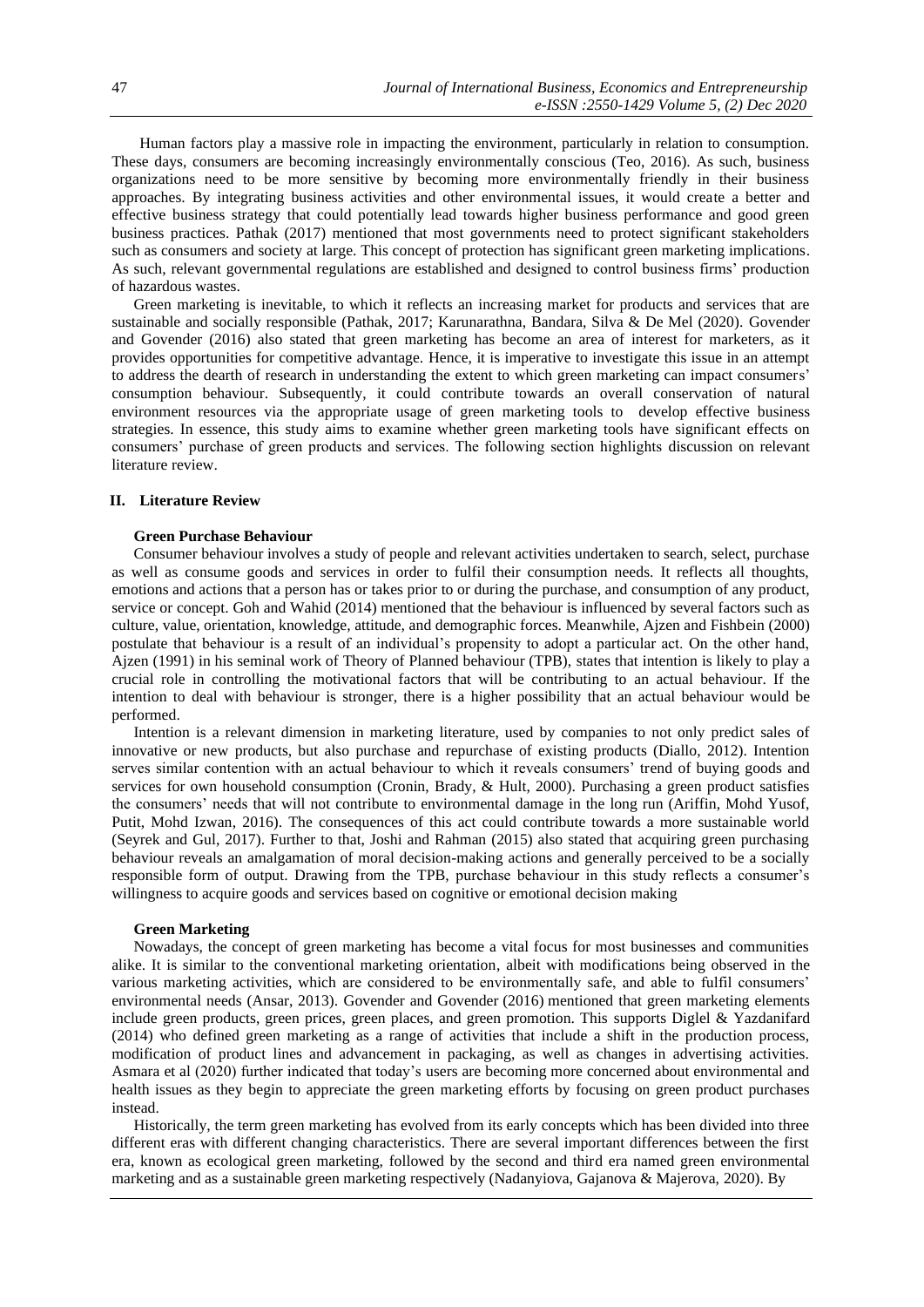understanding the similarities and differences between these earliest concepts, the development of green marketing can be further appreciated. The ecological green marketing era was initially formulated in the early 1960s to 1970s, to which attention towards pollution was given much thought. The second era focused on clean technological development, environmental sustainability as well as attracting consumers towards clean concepts in marketing, services and product manufacturing (Dennis, Peattie & Crane, 2005). The authors further mentioned that the third era of sustainable green marketing, was introduced with a focus on empowering stricter state rules. Delafrooz, Taleghani, & Nouri, (2014) stated that with continual advances in technologies, there is an increased interest of businesses such as Toyota, to embed the 'environmental technology' in their product line assembly in response to consumers' demand for an electric-combustion hybrid car concept. Most of the sustainable development efforts in the arena of marketing had an influence towards economy (Delafrooz et al, 2014).

Recent developments on sustainable technology have led to a major interest in several marketing tools for green marketing purpose. Eco-label, eco-brand, eco-packaging and environmental advertisement are part of the green marketing tools which can increase market awareness and influence consumers' perception towards ecofriendly product attributes (Nekmahmud and Fekete-Farkas, 2020; Delafrooz, et al, 2014, Ranjan & Kushwaha, 2017). The choice of these features is pertinent to encourage consumers towards purchasing environmentally friendly products. This, in turn, decreases the impact that non-natural products have on the natural environment (Delafrooz et al, 2014; Ariffin et al, 2016; Karunarathna et al., 2020). Wu & Chen (2014) found that consumers' green marketing awareness of both energy-saving lamp and an environmental cleanser mainly influences their perceived quality and perceived value, which in turn influences purchase intention.

#### **Eco-brand**

For consumers to have positive perceptions towards a particular product or service, established brands matter (Putit & Abdullah, 2019). Nevertheless, consumers who are conscious of environmental conservation and recycling concepts would form different viewpoints (Teo, 2016). Nekmahmud and Fekete-Farkas (2020) stated that any product considered harmless to the environment is referred to as either an eco-brand or a green brand. It may include a symbol, design and name of the product. According to Chen and Chai (2010), ecobranding attempts to promote sustainable consumption patterns by employing environmental protection as a selling proposition technique. The effectiveness of an eco-branding technique has been exemplified in a study by Wustenhagen & Bilharz (2006) that revealed both German and American consumers' positive response towards eco-branded products such as Green energy and Body Shop brands. According to Belz and Peattie, (2009), the main objective of eco-brands is to create brand loyalty by positioning green products in line with the target market's environmental concerns. In other words, there would be a sense of balance between business profit and concern toward the environment.

Applying eco-brand label may help consumers to differentiate green products from others, thus facilitating them to buy eco-friendly merchandises (Delafrooz, et al, 2014). Consumers will purchase eco-friendly products that exhibit highly positive environmental impact. Rahbar and Wahid (2011) mentioned that Malaysians consume chemical products that are widely used for household cleaning such as aerosols and plastics-based components that have permanent harmful effects on the environment. Eco-brand label, in contrast, may potentially contribute to the increase of positive perception towards environmental labels amongst consumers, hence increasing their brand equity. Brand equity refers to the value given to a particular brand that impacts on a consumer's purchasing decision (Kotler et al, 2018). Companies may apply eco-brand labels in order to increase their product value proposition and recognition amongst consumers sourcing for a substitute of nongreen products (Govender & Govender, 2019). Green brands also assist consumers in making purchasing decision, to which a clear distinction could be observed between green brands and non-green brands. In addition, consumers who recognized themselves as environmentally responsible individuals would be more likely to select green products in their actual purchase to meet their emotional desires (Rahbar & Wahid, 2011). Following the above, it is postulated that eco brand significantly affects consumers' purchase behaviour.

#### **Eco-labelling**

One of the alternative green marketing tools to label eco-friendly product is eco-labelling. This tool aids consumer decision-making process in choosing eco-friendly products (Delafrooz et al, 2014). The labelling of green products is facilitated by using only environmental labels. Part of the product packaging consists of a combination ranging from paper in small pieces to very complex diagrams. Information series on how to use the product or the product's ingredient can be included on the labels. Under certain circumstances, sellers may prefer simple labels, but they are legally obliged to provide more information on such label designs (Delafrooz et al, 2014; Ranjan & Kushwaha, 2017). It would be easier for consumers to differentiate environmentally friendly products over normal standard products with environmental labels. The consumers' commitment to buy is positively influenced by eco-label recognition (Kumar & Kapoor, 2017; Tan et al, 2019). The consumer's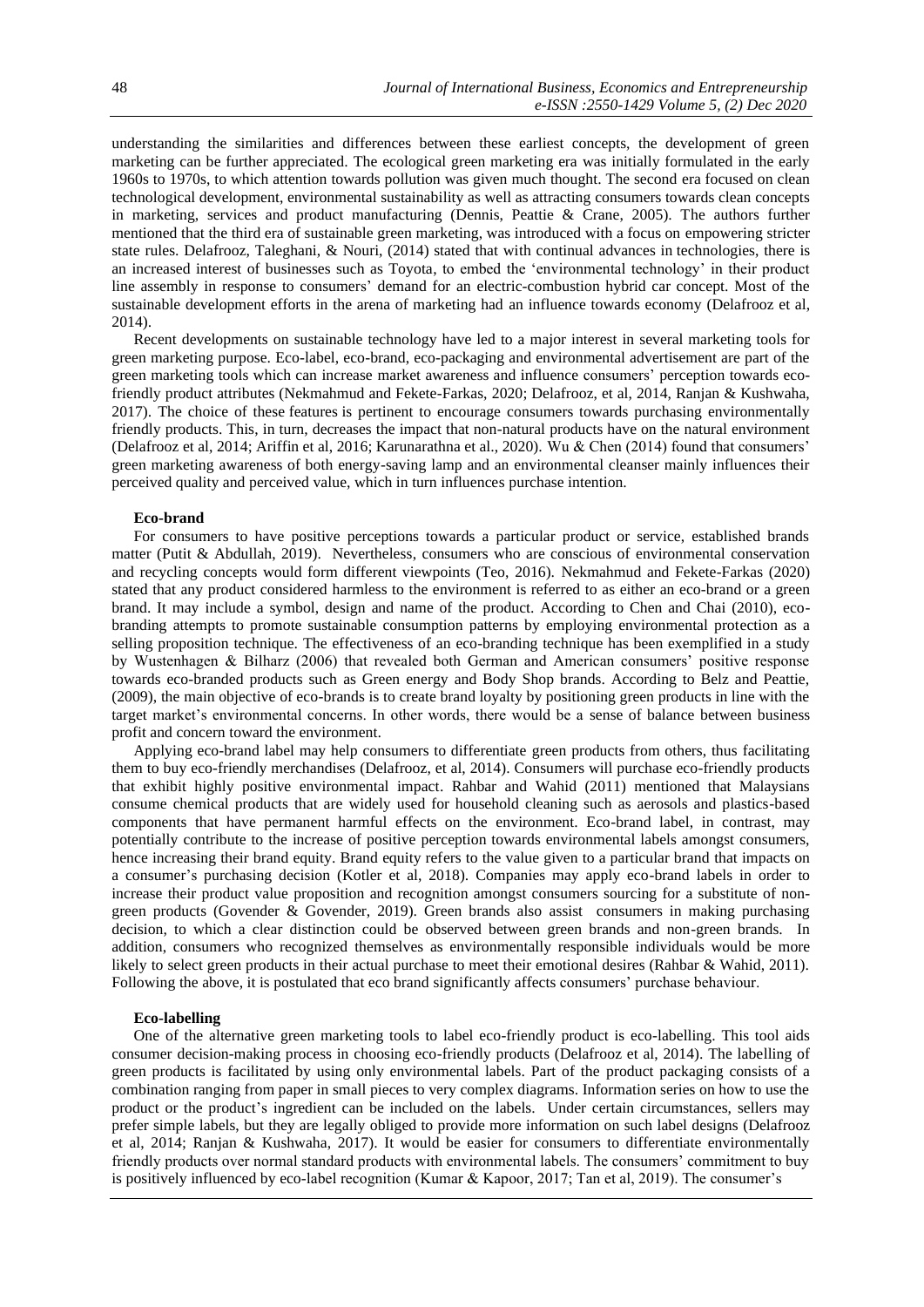positive green consciousness on eco-labelled products has been proven by many earlier studies in the western nations (Cherian & Jacob, 2012). Kumar and Kapoor(2017) found that the eco-label is a desirable information tool for environmental conscious consumers that influence their purchase decision. Following these concerns, it is hypothesized that eco-labelling significantly affects consumers' purchase behaviour.

#### **Eco-packaging**

Safety for individuals and environment relies on the recyclability of eco-friendly packaging (Nguyen, Parker, Brennan & Lockrey, 2020; Orzan et al., 2018). Renewable recycled materials and energy are used as much as possible, resulting in a green packaging or sustainable packaging terminology (Orzan et al, 2018). In comparison, other types of packaging cause more damages than eco-packaging. This is due to its reusability, recyclability and biodegradable features. Orzan et al (2018) further stated that consumer protection is guaranteed based on the food product or non-food product's well-packed packaging (Orzan, et al 2018). The decision to buy ecological packaging can be influenced by two motivational factors, that is, saving by recycling, and also protecting the environment( Nguyen et al, 2020). In other words, consumers do not want to purchase products without any clue of the product usage benefits and high costs of eco-packaging incurred. Hence, it is essential for businesses to educate the consumers on the benefits of using eco-packaging in the long run. In purchasing green packaging, consumers' perception towards the benefits, obstacles and development of

strategies for changing consumer habits towards sustainability should be within any business managers' knowledge. Orzan et al (2018) found that the inconsistency identified in consumers' green purchasing behaviour was caused by barriers affecting the purchase of packaged products in organic packaging. In this study, it is further proposed that eco-pacakaging significantly influences consumers' purchase behaviour.

# **Environmental Advertisements**

Goh and Wahid (2015) stated that the need for sustainable environmental management has been recognised by the Malaysian Government over the past four decades, to which the Environmental Act in 1974 was established. This act is one of the government's initiatives to ensure sustainable protection of resources including air, water, and forest, as well as limiting the occurrences of acid rain and environmental degradation [\(Goh & Wahid, 2015\)](https://www.emerald.com/insight/content/doi/10.1108/YC-12-2018-0898/full/html?casa_token=6N28IGrFPHYAAAAA:zkTmZ48OzFcq1rD9hTKqpRmBB4lL0bsvk_-_1YCIwFK_1xo1WaZxHHO4PBhR7Uz7JUFvXEEi0UajHcUJI0ulSRadllATvtI5uhcAbRkUYUD8sgQ5kW8#ref017). Mainstream media has been favoured mostly by environmental advertisements act as a catalyst to generate awareness and to introduce their products to environmentally concerned consumers. This is supported by Dhurup and Muposhi (2017), which revealed a positive relationship between green advertising and behaviour.. This is in tandem with the global green movements and increased society's focus on environmental issues. The green advertisements' goals are aimed at influencing consumers' purchasing behaviour by supporting them to purchase environmentally friendly products and to focus their attention on the benefits gained from their green purchasing behaviour.

Chan (2015) stated that a communications' level of effectiveness of environmental advertising is influenced by the environmental claim type. This environmental claim type and the source country's green image with the significant main effect on the effectiveness of said advertisement, is the demonstration this study provides. Marketers need to apply a situational perspective as part of their environmental claims designs in a particular nation, as this study empirical findings suggested. The customers' perception of eco-friendliness in a relevant source country is critical to the marketers' consideration.

Based on the above extant literature, the following hypotheses are developed and reflected in the theoretical framework as illustrated in Figure 1.1:

- H1: Eco-brand significantly affect consumers' purchase behaviour.
- H2: Eco-labelling significant affects consumers' purchase behaviour.
- H3: Eco-packaging significantly affects consumers' purchase behaviour.
- H4: Environmental advertisements significantly affects consumers' purchase behaviour

The seminal behavioural adoption model, Theory of Planned Behaviour (TPB) developed by Icek Ajzen in !985 has been acknowledged as one of the best and most widely researched models used in social psychological discipline to predict behavioural intentions (Yadaz & Pathak, 2016). Drawing from both TPB and other relevant marketing tool constructs, this study attempts to understand consumers' purchase behavioural intention as a conscious plan of action, to which customers require a behaviour and motivation to do it (Ariffin et al, 2016). The proposed research framework illustrates the need to achieve environmental sustainability through purchase behaviour.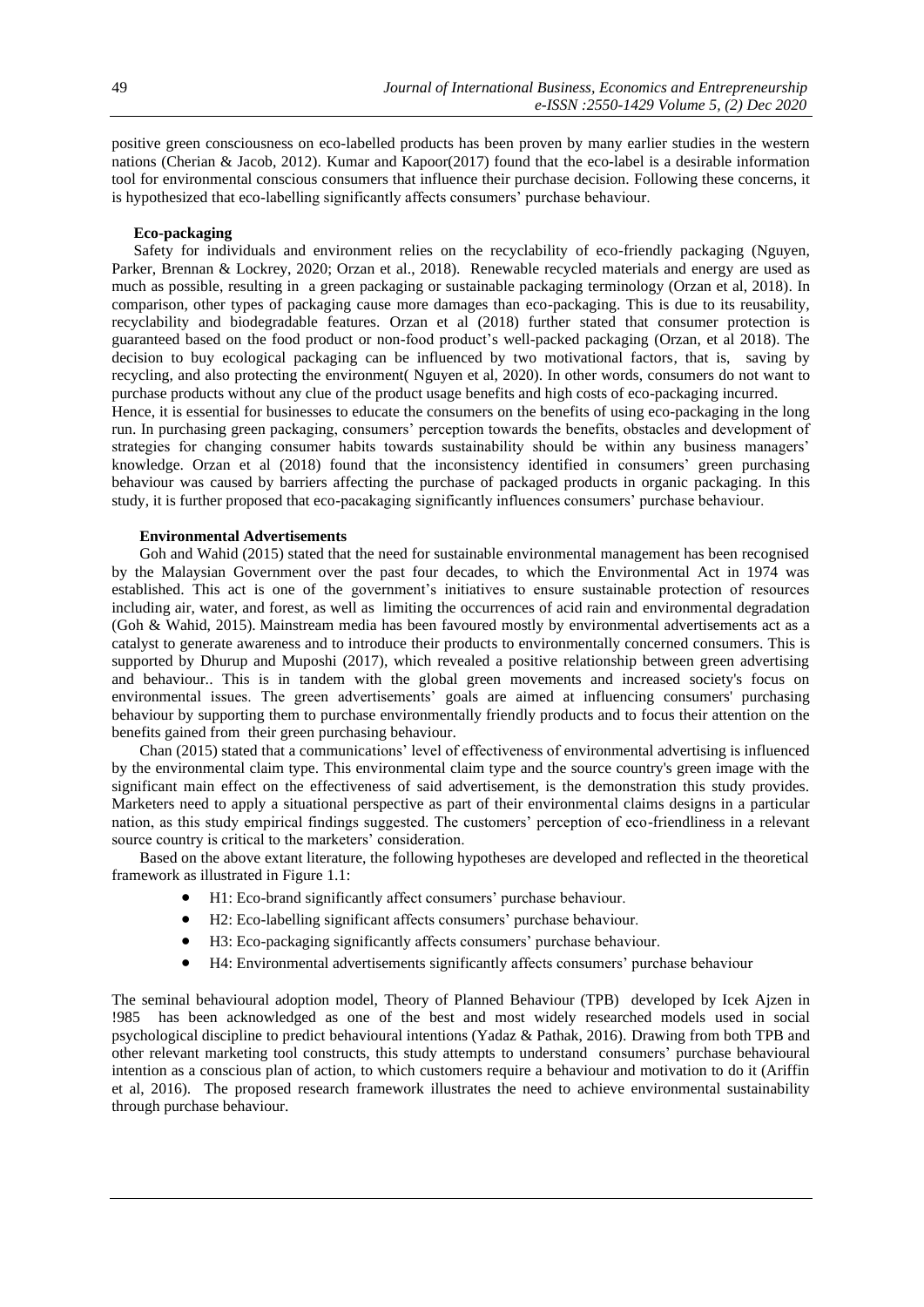

Figure 1.1 Theoretical Framework

# **III. Research Methodology**

Using a non probability via convenient sampling technique, 300 survey questionnaires were distributed to respondents who were aware of green-related products and services. However, only 189 were usable for further data analyses using SPSS statistical software version 23.0. There were five sections identified in the questionnaire which employed a five-point Likert scale to record the targeted respondents' responses. All itemmeasurements for the five identified constructs were adopted and adapted from past research. In ensuring reliability, coefficient alpha was computed to measure the five constructs of green marketing tools and consumers' purchase behaviour.

# **VI. Data Analysis And Findings**

# 4.1Demographic Profile

|                       | <b>Demographic Profile</b> | <b>Frequency</b> | Percentage (%)   |
|-----------------------|----------------------------|------------------|------------------|
| Gender                | Male                       | 55               | 29               |
|                       | Female                     | 134              | 71               |
| Age                   | Under 18 years old         | 3                | $\overline{2}$   |
|                       | 18 - 30 years old          | 175              | 93               |
|                       | 30 - 40 years old          | 5                | 3                |
|                       | 40 - 50 years old          | 3                | 2                |
|                       | Above 50 years old         | 3                | $\overline{2}$   |
| <b>Marital Status</b> | Single                     | 172              | 91               |
|                       | Married                    | 16               | 9                |
|                       | Divorced                   | $\mathbf{1}$     | 1                |
|                       | Widowed                    | $\Omega$         | $\Omega$         |
| Race                  | Malay                      | 176              | 93               |
|                       | Chinese                    | 9                | 5                |
|                       | Indian                     | $\overline{4}$   | $\overline{2}$   |
|                       | Others                     | $\boldsymbol{0}$ | $\boldsymbol{0}$ |

| Table 1: Demographic Profile Characteristics |  |
|----------------------------------------------|--|
|----------------------------------------------|--|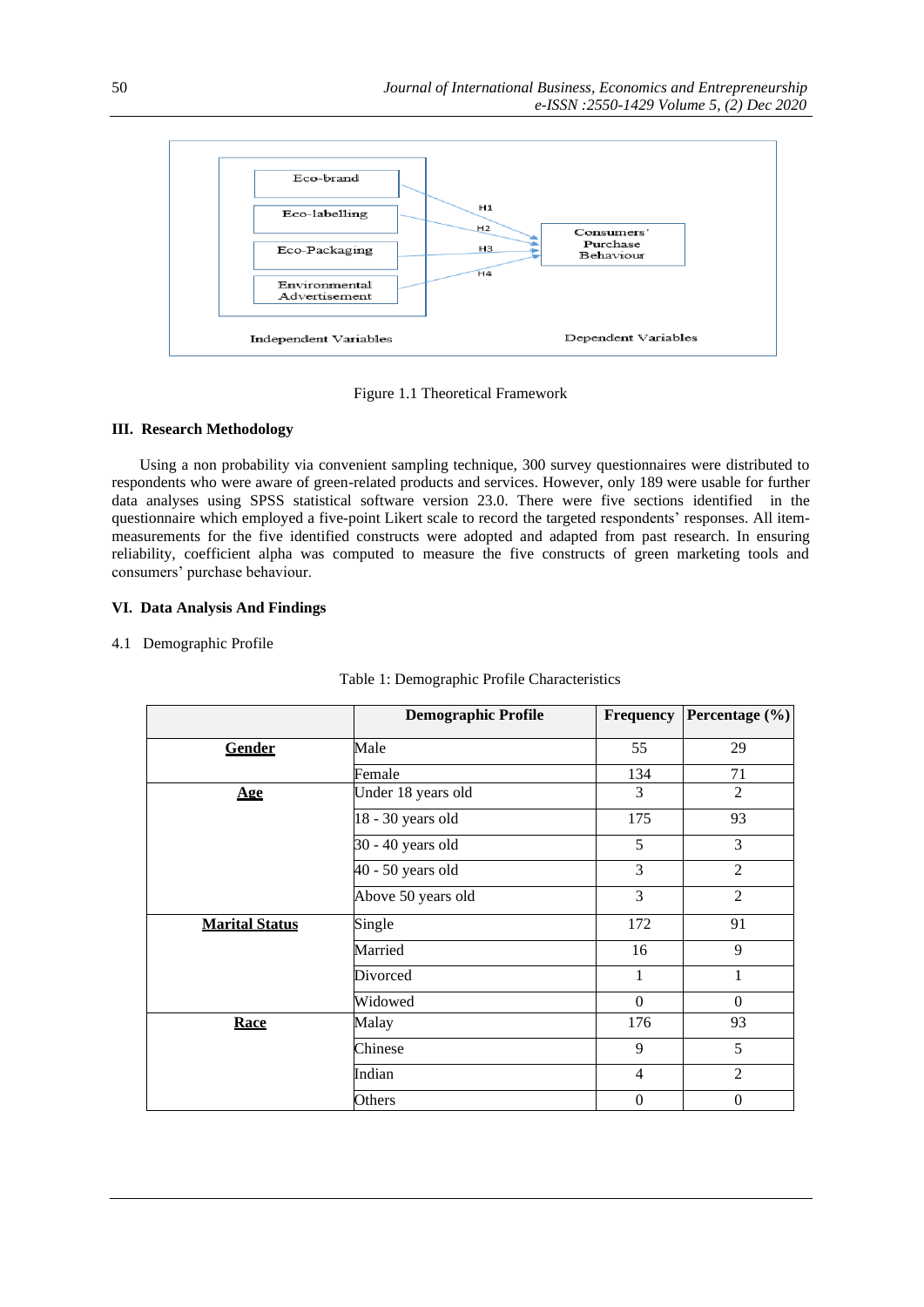| <b>Occupation</b>               | University / College Students | 164 | 87             |
|---------------------------------|-------------------------------|-----|----------------|
|                                 | Government Sector             | 3   | $\overline{2}$ |
|                                 | Private Sector                | 11  | 6              |
|                                 | Housewife                     | 6   | 3              |
|                                 | Others                        | 5   | 3              |
| <b>Current Household Income</b> | Less than $RM$ 1,000          | 169 | 89             |
|                                 | RM 1,001 - RM 3,000           | 5   | 3              |
|                                 | RM 3,001 - RM 5,000           | 11  | 6              |
|                                 | Above RM 5,000                | 4   | $\mathfrak{D}$ |

As shown in Table 1, majority of respondents in this study were females with a significant percentage of 71% (N=134) compared to the male respondents which consisted of only 29% (N=55). Many respondents were in the age group of between 18 - 30 years old at 93% (N=175). In terms of marital status, majority of the respondents were single at 91% (N=192). In addition, most respondents were from the Malay ethnic group at 93% (N=176). They were mainly university and college students at 87% (N=164). Majority of the respondents' household income were less than RM 1,000 at 87%(N=169).

# 4.2 Reliability Testing

In ensuring reliability, coefficient alpha was computed to measure the five constructs of marketing tools and purchase behaviour respectively. Based on Table 2, the items had been tested accordingly and all items were found to be reliable with values ranging from 0.810 to 0.922. The Cronbach's alpha results for tested items were as follows: eco-brand at .725; eco-labelling at .716; eco packaging at .839; environmental advertisement at .883; and purchase behaviour at .777. The overall Cronbach's alpha values for all variables are more than 0.7 which is considered reliable (Cronbach, 1951; Nunnally, 1978).

| Constructs                         | Cronbach's<br><b>Alpha Value</b> | <b>N</b> of Items |
|------------------------------------|----------------------------------|-------------------|
| Eco-Brand                          | .725                             |                   |
| Eco-Labelling                      | .716                             |                   |
| Eco-Packaging                      | .838                             |                   |
| <b>Environmental Advertisement</b> | .833                             |                   |
| Purchase Behaviour                 | .777                             |                   |

Table 2: Reliability Statistics

4.3 Multiple Regression Analysis

As illustrated in Table 3, a multiple regression analysis was carried out to test the relationship between ecobrand, eco-labelling, eco-packaging, and environmental advertisement and purchase behaviour. The result revealed an adjusted  $\mathbb{R}^2$  value of 0.375, indicating that about 38 % of the variance in purchase behaviour was significantly explained by the four said attributes: eco-brand, eco-labelling, eco-packaging, and environmental advertisement  $(R<sup>2</sup> = .375, F (4, 184), p < .001)$ . According to Hair et al., (2010), the larger the F-ratio, the more variance in a dependent variable is explained by the independent variable. In justifying a minimal adjusted  $\mathbb{R}^2$ value, Frost (2018) further explained that studying human behaviours will generally have  $R^2$  values that are less than 50%. In this context, addressing purchasing behavioural construct involved human consumption activities that were difficult to predict as compared to other predictive constructs of interest.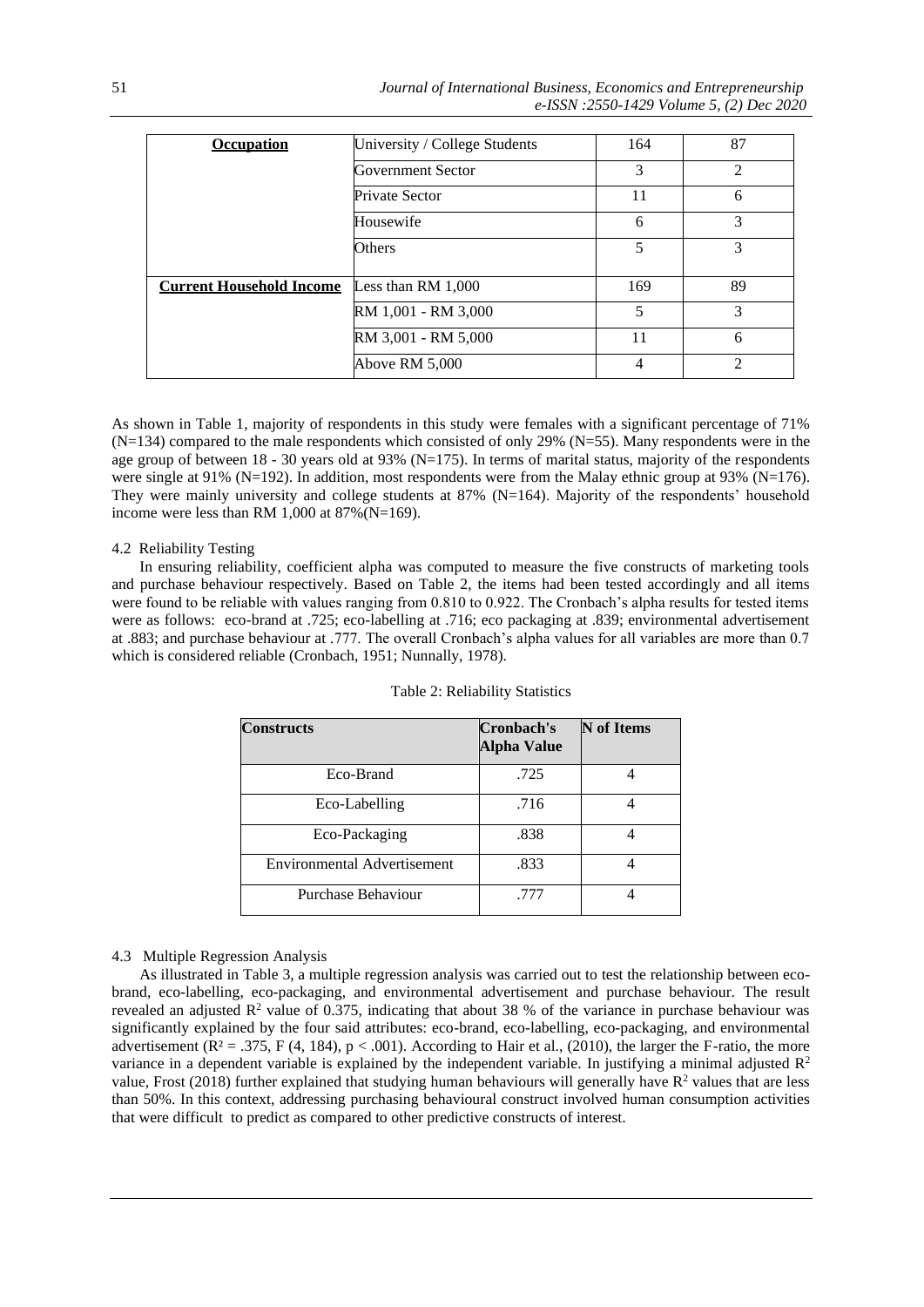|  |  | Table 3; Model Summary |
|--|--|------------------------|
|--|--|------------------------|

| <b>Model Summary</b>                                                                           |        |        |            |                                            |                          |             |     |     |                  |        |
|------------------------------------------------------------------------------------------------|--------|--------|------------|--------------------------------------------|--------------------------|-------------|-----|-----|------------------|--------|
|                                                                                                |        |        | Adjusted R | Std. Error<br>of the<br>Square<br>Estimate | <b>Change Statistics</b> |             |     |     | Durbin-          |        |
| Model                                                                                          | R<br>R | Square |            |                                            | R Square<br>Change       | F<br>Change | df1 | df2 | Sig. F<br>Change | Watson |
|                                                                                                | .622a  | .387   | .375       | .52724                                     | .387                     | 29.044      |     | 184 | .000             | 1.711  |
| a. Predictors: (Constant) Eco-Brand, Eco-Labelling, Eco-Packaging, Environmental Advertisement |        |        |            |                                            |                          |             |     |     |                  |        |
| b. Dependent Variable: Consumers' Purchase Behaviour                                           |        |        |            |                                            |                          |             |     |     |                  |        |

# 4.4 Standardized Beta Coefficients

Table 4 illustrates the respective standardised coefficient values of green marketing tools and consumers' purchase behaviour. It reveals that eco-packaging is significantly affecting consumer's purchase behaviour at beta value of .308 and significant at less than or equals to .005 level, hence accepting H3. In addition, environmental packaging was also found to significantly affect purchase behaviour, at a beta value of .068 and is significant at less than or equals to .10 level. Thus, H4 is accepted. Eco labelling and eco branding, however, have no significant influences on consumers' purchase behaviour.

Table 4: Standardized Beta Coefficients

|       | <b>Coefficients</b> |      |                                                             |      |       |          |  |  |
|-------|---------------------|------|-------------------------------------------------------------|------|-------|----------|--|--|
| Model |                     |      | Unstandardized Coefficients<br>Standardized<br>Coefficients |      |       |          |  |  |
|       |                     | B    | Std. Error                                                  | Beta |       | Sig.     |  |  |
|       | (Constant)          | .751 | .302                                                        |      | 2.487 | .014     |  |  |
|       | POEB MEAN           | .096 | .095                                                        | .085 | 1.006 | .316     |  |  |
|       | POEL MEAN           | .119 | .119                                                        | .107 | 1.007 | .315     |  |  |
|       | POEP MEAN           | .335 | .119                                                        | .308 | 2.826 | $.005*$  |  |  |
|       | POEA MEAN           | .201 | .110                                                        | .188 | 1.833 | $.068**$ |  |  |

*Note – Levels of Significance are at .005\* and .10\*\** 

 *a. Dependent Variable: Consumers' Purchase Behaviour*

# **V. Discussion and Conclusion**

In essence, this study was carried out to examine the influence of green marketing attributes on consumers' purchase consumption behaviour. Identified independent constructs such as eco-brand, eco-label, ecopackaging and environmental advertisements were the determining factors in predicting consumers' purchase behaviour towards green related products and services. From the findings, it was revealed that, eco-packaging and environmental advertisement had significant effects on consumers' purchase behaviour, while eco-brand and eco labelling stated otherwise.

The significant impact of environmental advertising on consumers' purchase behaviour supports past research (e.g. Chan, 2015; Dhurup and Muposhi, 2017), which revealed a positive significant relationship between green advertising and behaviour. Furthermore, it highlighted the importance of credibility and trustworthy in structuring environmental advertising messages to the customers (Atkinson and Rosenthal, 2014). As for eco-packaging, its significan effect on consumers' purchase had also shown support to past research. Nguyen et al., (2020) for example, has shown significant results between eco packaging and purchase behaviour by stressing the importance of packaging materials used to manufacture eco-friendly packaging, manufacturing technologies, and market appeal respectively. Other factors such as the economical packaging material sources, packaging durability and its useful packaging content also play important roles in consumers' purchasing behaviour (Orzan et al., 2018).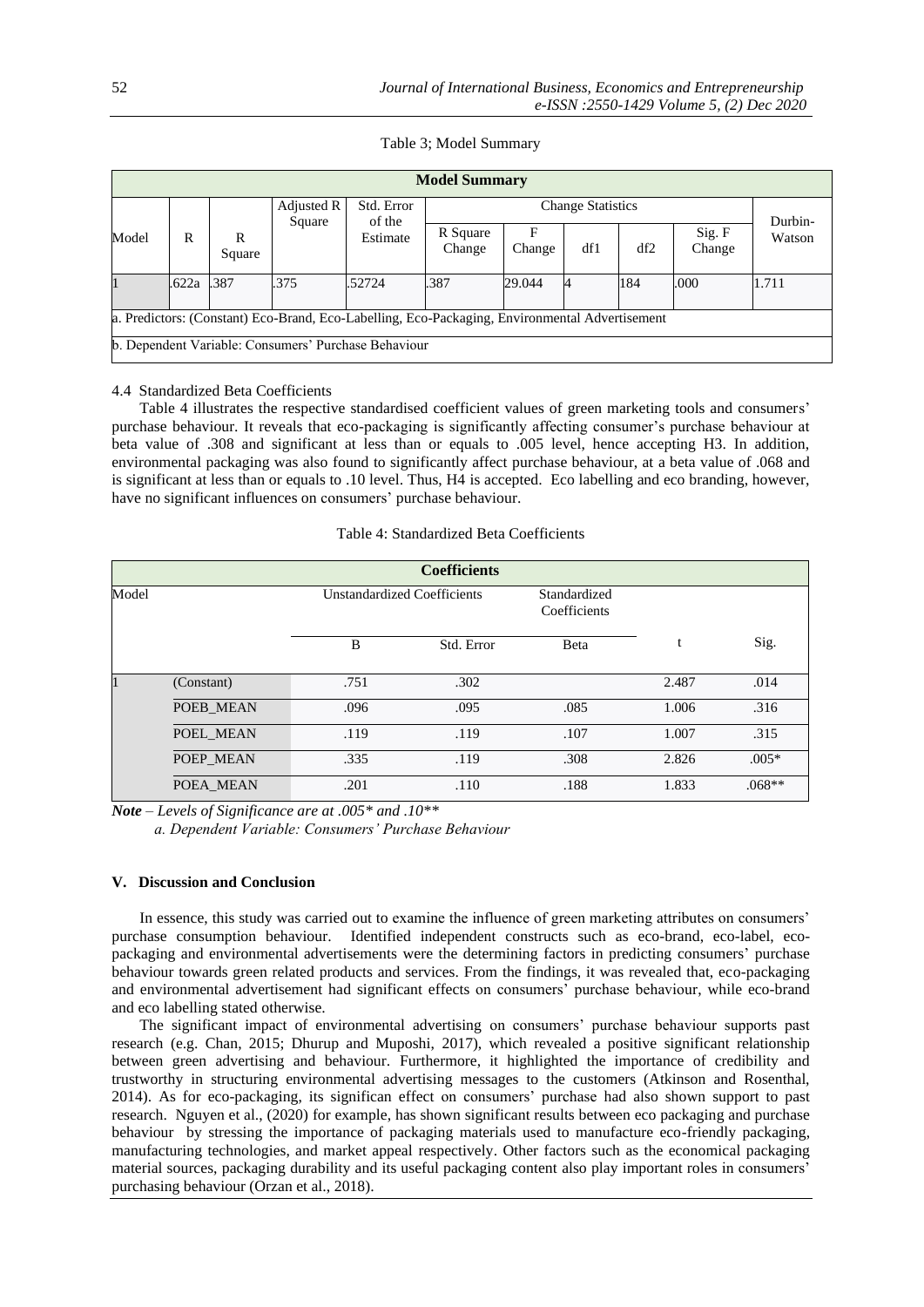These results further imply that all predictors only manage to explain about 38% of customer purchasing behaviour. This indicates that buisnesses or marketers have to explore other antecedents that may further account for 62% of customer purchasing behaviour (Nguyen et al., 2020). In addition, the predictors for purchase behaviour of green products may be affected by other factors such as price and demographic background (Ansar, 2013). Teo (2016) further stated that the level of customer awareness on the environmental issues could be a critical consideration in addressing consumers' green buying behaviour.

Several marketing implicatiosn are observed in this study. Firstly, it has provided some insights on the appropriate tools used in regards to enhancing green marketing efforts by business organizations. As show in the findings, the consumers were more concerned about the product packaging and the effectiveness of green advertisement. Hence, more efforts should be focused on identifying precise and attractive packaging concepts in attracting consumers to buy the green products. In addition, effective advertisement startegy is also important to spread more awareness of green product to the consumers. Such efforts should be supported by the government of every nation in an attempt to inform its citizens about eco product benefits and its market availability, and thus ensuring continued conservation of the natural environment.

Several limitations were observed. Although this study has also provided extant literature on green marketing attributes and purchase behaviour, it could be potentially replicated for future studies within different research settings. Also, future research may require further identification and investigations of other predictive constructs that may influence green consumption behaviour. Last but not least, a qualitative methodological approach could be further applied in future research to provide potentially richer data in addressing the said issues.

# **Acknowledgement**

The researchers wish to acknowledge their appreciation to the Faculty of Business and Management, Universiti Teknologi MARA, Puncak Alam, Selangor for their valued support in conducting this study.

#### **References**

- Ajzen, I. (1991). The theory of planned behaviour. *Organizational behaviour and human decision processes*, *50*(2), 179-211.
- Ajzen, I., & Fishbein, M. (2000). Attitudes and the attitude-behaviour relation: Reasoned and automatic processes. *European review of social psychology*, *11*(1), 1-33.
- Ansar, N. (2013). Impact of green marketing on consumer purchase intention. *Mediterranean Journal of Social Sciences*, *4*(11), 650-650.
- Ariffin, S., Yusof, J. M., Putit, L., & Shah, M. I. A. (2016). Factors influencing perceived quality and *Procedia Economics and Finance*, *37*(16), 391-396.
- Asmara Dewi, W. W., Avicenna, F., & Meideline, M. M. (2020). Purchase Intention of Green Products Following an Environmentally Friendly Marketing Campaign: Results of a Survey of Instagram Followers of Innis free Indonesia. *Asian Journal for Public Opinion Research*, *8*(2), 160–177.
- Atkinson, L. & Rosenthal, S. (2014). Signalling the green sell: the influence of eco-label source, argument specificity and product involvement on consumer trust. *Journal of Advertising,* 43(1), 33-45.
- Belz, F. M., & Peattie, K. (2009). *Sustainability marketing*. Glasgow, Hoboken: Wiley & Sons.
- Boztepe, A. (2012). Green marketing and its impact on consumer buying behavior. *European Journal of Economic & Political Studies*, *5*(1).
- Chan, K., & Fan, F. (2015). How consumers perceive environmental advertising in the banking context. *Asian Journal of Business Research*, *5*(1), 69.
- Chen, T. B., & Chai, L. T. (2010). Attitude towards the environment and green products: Consumers' perspective. *Management science and engineering*, *4*(2), 27-39.
- Cherian, J., & Jacob, J. (2012). Green marketing: A study of consumers' attitude towards environment friendly products. *Asian social science*, *8*(12), 117.
- Cooper, C. (2002). *The Role of Commitment in Relationship Marketing in Consumer Services - an Airline Perspective.* (Master of Philosophy), Dublin Institute of Technology.
- Cronbach, L. J. (1951). Coefficient Alpha and the Internal Structure of Test. *Psychometrika, 16*(3), 297-334.
- Cronin Jr, J. J., Brady, M. K., & Hult, G. T. M. (2000). Assessing the effects of quality, value, and customer satisfaction on consumer behavioural intentions in service environments. *Journal of retailing*, *76*(2), 193-218.
- Delafrooz, N., Taleghani, M., & Nouri, B. (2014). Effect of green marketing on consumer purchase behaviour. *QScience Connect*, *2014*(1), 5.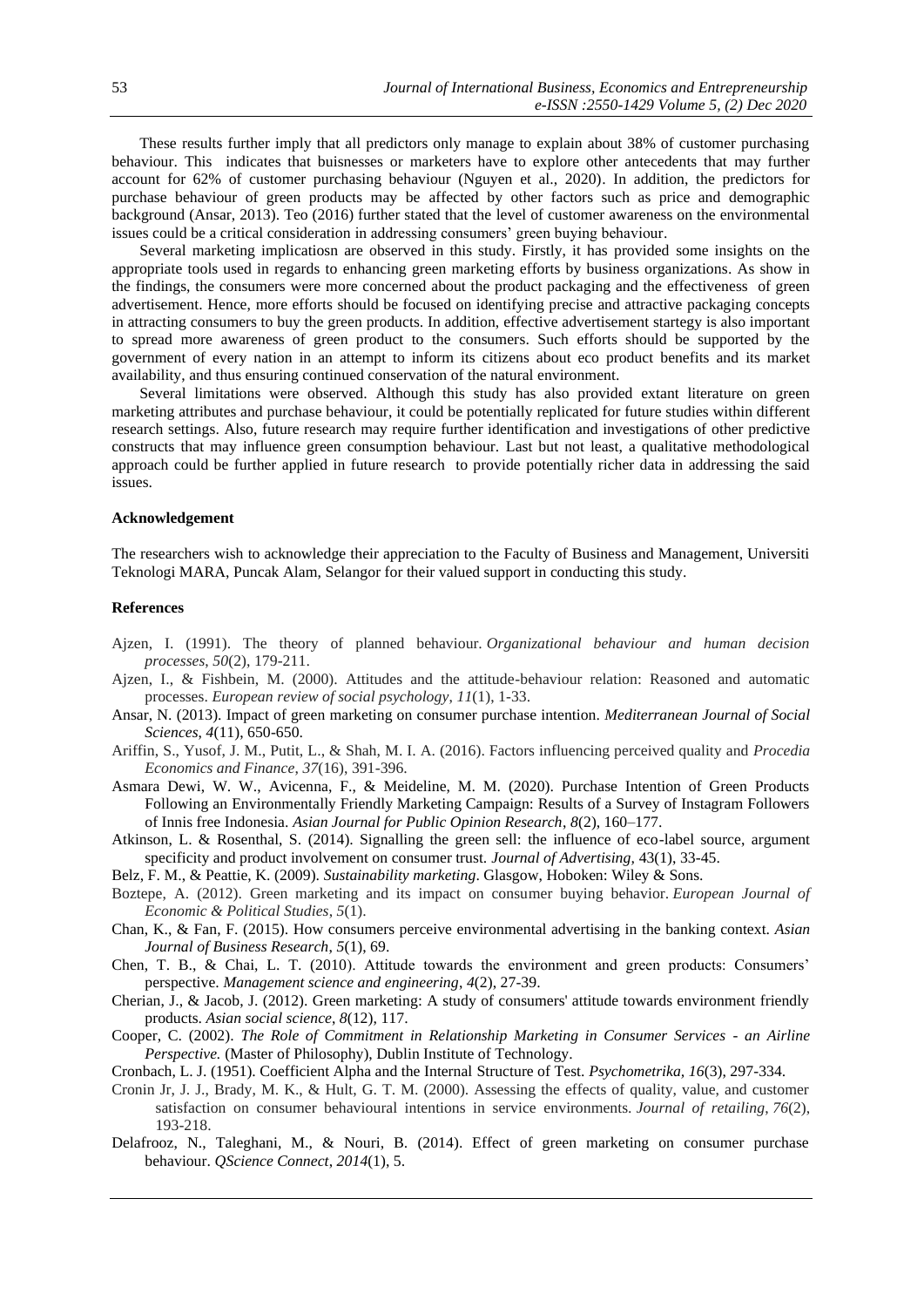- Dangelico, R. M., & Vocalelli, D. (2017). "Green Marketing": an analysis of definitions, strategy steps, and tools through a systematic review of the literature. *Journal of Cleaner Production*, *165*, 1263-1279.
- Dennis, C., Harris, L., Peattie, K., & Crane, A. (2005). Green marketing: legend, myth, farce or prophesy? *Qualitative market research: an international journal*.
- Dhurup, M., & Muposhi, A. (2017). The Influence of Green Marketing Tools on Green Eating Efficacy and Green Eating Behavior. *Journal of Economics and Behavioral Studies, 9*(2), 76. doi: 10.22610/jebs.v9i2.1651
- Diallo, M. F. (2012). Effects of store image and store brand price-image on store brand purchase intention: Application to an emerging market. *Journal of Retailing and Consumer Services*, *19*(3), 360-367.
- Diglel, A., & Yazdanifard, R. (2014). Green Marketing: Influence on Buying Behaviour and Attitudes of the Purchasers towards Eco-Friendly Products. *Global Journal of Management and Business Research*.
- Frost, J. (2018, June 1). How To Interpret R-squared in Regression Analysis. Statistic by Jim. *https://statisticsbyjim.com/regression/interpret-r-squared-regression/*
- Goh, Y. N., & Wahid, N. A. (2015). A review on green purchase behaviour trend of Malaysian consumers. *Asian Social Science*, *11*(2), 103.
- Govender, J. P., & Govender, T. L. (2016). The influence of green marketing on consumer purchase behavior. Environmental Economics, 7(2), 77–85.
- Hair, J. F., Black, W. C., Babin, B. J., & Anderson, R. E. (2010). *Multivariate Data Analysis: A Global Perspective* (7th ed.): Pearson.
- Joshi, Y., & Rahman, Z. (2015). Factors affecting green purchase behaviour and future research directions. *International Strategic management review*, *3*(1-2), 128-143.
- Kumar, N. and Kapoor, S. (2017), "Do labels influence purchase decisions of food products? Study of young consumers of an emerging market", British Food Journal, Vol. 119 No. 2, pp. 218-229, available at: https://doi.org/10.1108/BFJ-06-2016-0249
- Karunarathna, A. K. P., Bandara, V. K., Silva, A. S. T., & De Mel, W. D. H. (2020). Impact of Green Marketing Mix on Customers' Green Purchasing Intention with Special Reference to Sri Lankan Supermarkets. *South Asian Journal*, *1*(1), 127-153.
- Kotler, P., Keller, K. L., Ang, S. H., Tan, C. T., & Leong, S. M. (2018). *Marketing management: an Asian perspective*. Pearson.
- Nadanyiova, M., Gajanova, L., & Majerova, J. (2020). Green Marketing as a Part of the Socially Responsible Brand's Communication from the Aspect of Generational Stratification. *Sustainability, 12*(17), 7118. doi: 10.3390/su12177118
- Nekmahmud, M., & Fekete-Farkas, M. (2020). Why Not Green Marketing? Determinates of Consumers' Intention to Green Purchase Decision in a New Developing Nation. *Sustainability, 12*(19), 7880. doi: 10.3390/su12197880
- Nguyen, A. T., Parker, L., Brennan, L., & Lockrey, S. (2020). A consumer definition of eco-friendly packaging. *Journal of Cleaner Production, 252*, 119792. doi: 10.1016/j.jclepro.2019.119792
- Nunally, J. C. (1978). *Psychometric Theory* (2nd ed.): New York: McGraw-Hill.
- Orzan, G., Cruceru, A. F., Bălăceanu, C. T., & Chivu, R. G. (2018). Consumers' Behaviour Concerning Sustainable Packaging: An Exploratory Study on Romanian Consumers. *Sustainability*, *10*(6), 1787.
- Pathak, D. (2017). Role of Green Marketing in Satisfying the Customers and Its Impact on Environmental Safety. *International Research Journal of Interdisciplinary & Multidisciplinary Studies (IRJIMS)*, *2*(12), 17-29.
- Putit, L., & Abdullah, M. F. (2019). Exploring relationship marketing tactics & customer loyalty: issues in the Malaysian mobile telecommunication sector. *Journal of International Business, Economics and Entrepreneurship (JIBE)*, *4*(1), 21-26.
- Rahbar, E. and Abdul Wahid, N. (2011), "Investigation of Green Marketing Tools' Effect on Consumers' Purchase Behavior", Business Strategy Series, Vol. 12 (Issue 2), pp. 73-83. Available at: <https://doi.org/10.1108/17515631111114877>
- Ranjan, Rajeev Kumar; Kushwaha, Rohit (2017). Impact of Green Marketing Strategies on Consumer Purchase Behaviour. *Review of Management*. Dec2017, Vol. 7 Issue 3/4, p9-22. 14p.
- Rashid, N. R. N. A. (2009). Awareness of eco-label in Malaysia's green marketing initiative. *International Journal of Business and Management*, *4*(8), 132-141.
- Seyrek, I. H., & Gul, M. (2017). Factors Affecting Green Purchasing Behavior: A Study of Turkish Consumers. *International Journal of Academic Research in Business and Social Sciences, 7*(1). doi: 10.6007/IJARBSS/v7-i1/2607
- Tan, C. N. L., Ojo, A. O., & Thurasamy, R. (2019). Determinants of green product buying decision among young consumers in Malaysia. *Young Consumers*.